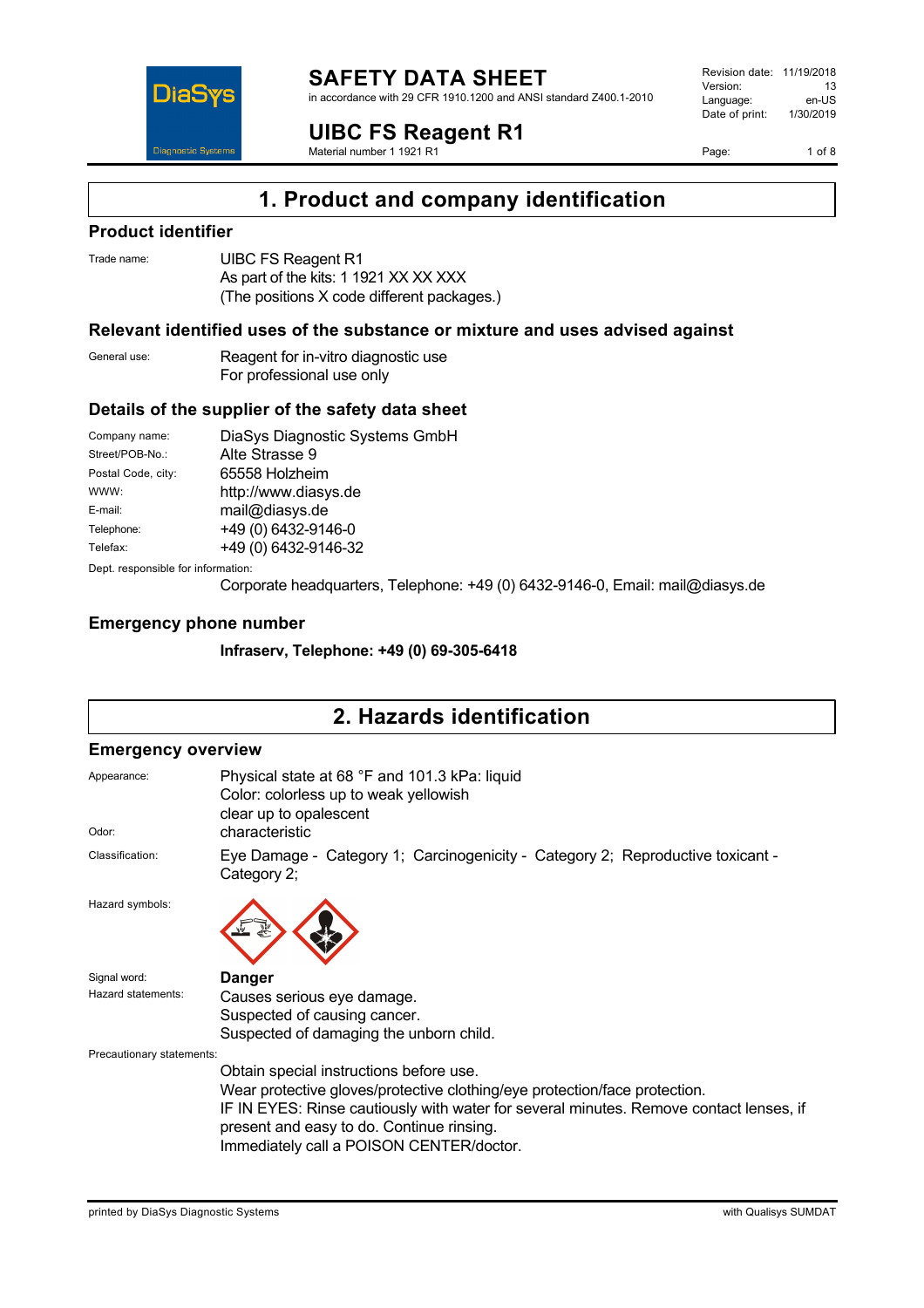in accordance with 29 CFR 1910.1200 and ANSI standard Z400.1-2010

#### **UIBC FS Reagent R1** Material number 1 1921 R1



### **Regulatory status**

This material is considered hazardous by the U.S. OSHA Hazard Communication Standard (29 CFR 1910.1200) and SIMDUT in Canada.

### **Hazards not otherwise classified**

see section 11: Toxicological information

# **3. Composition / Information on ingredients**

Chemical characterization: Aqueous solution

Relevant ingredients:

| CAS No.                  | Designation                                             | Content     | Classification                                                                                                                                          |
|--------------------------|---------------------------------------------------------|-------------|---------------------------------------------------------------------------------------------------------------------------------------------------------|
| CAS 9002-92-0            | Dodecan-1-ol.<br>ethoxylated                            | $1 - 5\%$   | Acute Toxicity - oral - Category 4.<br>Eye Damage - Category 1.                                                                                         |
| <b>CAS</b><br>78330-20-8 | Alcohols.<br>C9-11-iso-,<br>$C10$ -rich,<br>ethoxylated | $1 - 5\%$   | Eye Damage - Category 1.                                                                                                                                |
| CAS 62-56-6              | Thiourea                                                | $0.1 - 1\%$ | Acute Toxicity - oral - Category 4.<br>Carcinogenicity - Category 2.<br>Reproductive toxicant - Category 2.<br>Aquatic toxicity - chronic - Category 2. |

Additional information: Contains Sodium azide (0.95 g/L) as preservative.

# **4. First aid measures**

| General information:    | First aider: Pay attention to self-protection!<br>If medical advice is needed, have product container or label at hand.                                                                                                                                   |
|-------------------------|-----------------------------------------------------------------------------------------------------------------------------------------------------------------------------------------------------------------------------------------------------------|
| In case of inhalation:  | Provide fresh air. Seek medical treatment in case of troubles.                                                                                                                                                                                            |
| Following skin contact: | Change contaminated clothing. Remove residues with water. In case of skin reactions,<br>consult a physician.                                                                                                                                              |
| After eye contact:      | Immediately flush eyes with plenty of flowing water for 10 to 15 minutes holding eyelids<br>apart. Remove contact lenses, if present and easy to do. Continue rinsing. Subsequently<br>seek the immediate attention of an ophthalmologist.                |
| After swallowing:       | Rinse mouth thoroughly with water. Do not induce vomiting without medical assistance.<br>Have victim drink large quantities of water, with active charcoal if possible. Seek medical<br>attention. Never give anything by mouth to an unconscious person. |
|                         | Most important symptoms/effects, acute and delayed                                                                                                                                                                                                        |

Causes serious eye damage.

### **Information to physician**

Treat symptomatically.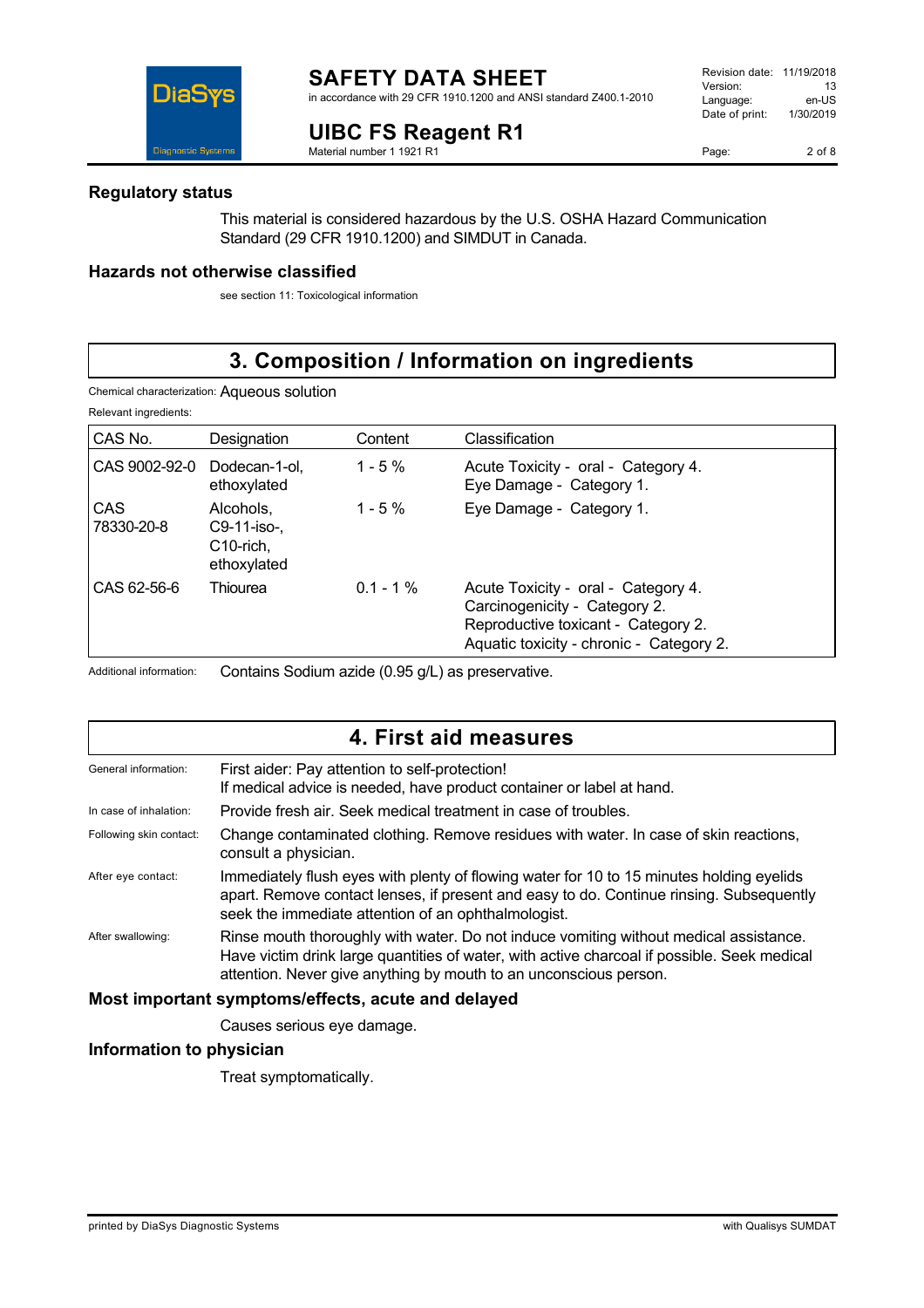

# **SAFETY DATA SHEET**

in accordance with 29 CFR 1910.1200 and ANSI standard Z400.1-2010

## **UIBC FS Reagent R1**

Material number 1 1921 R1

Revision date: 11/19/2018 Version: 13<br>Language: en-LIS Language: en-US<br>Date of print: 1/30/2019  $Date$  of print:

Page: 3 of 8

**5. Fire fighting measures**

Flash point/flash point range:

not combustible

Auto-ignition temperature: No data available

Suitable extinguishing media:

Product is non-combustible. Extinguishing materials should therefore be selected according to surroundings.

#### **Specific hazards arising from the chemical**

Fires in the immediate vicinity may cause the development of dangerous vapors. In case of fire may be liberated: Sulphur oxides, nitrogen oxides (NOx), carbon monoxide and carbon dioxide.

Protective equipment and precautions for firefighters:

Wear a self-contained breathing apparatus and chemical protective clothing.

Additional information: Do not allow fire water to penetrate into surface or ground water.

| 6. Accidental release measures |                                                                                                                                                                                        |  |
|--------------------------------|----------------------------------------------------------------------------------------------------------------------------------------------------------------------------------------|--|
| Personal precautions:          | Avoid exposure. Avoid contact with skin and eyes. Wear appropriate protective equipment.<br>In enclosed areas: Provide fresh air. Keep unprotected people away.                        |  |
| Environmental precautions:     |                                                                                                                                                                                        |  |
|                                | Do not allow to penetrate into soil, waterbodies or drains.                                                                                                                            |  |
| Methods for clean-up:          | Soak up with absorbent materials such as sand, siliceus earth, acid- or universal binder.<br>Store in special closed containers and dispose of according to ordinance. Final cleaning. |  |

# **7. Handling and storage**

#### **Handling**

Advices on safe handling: Obtain special instructions before use. Provide adequate ventilation, and local exhaust as needed. Avoid contact with skin and eyes. Wear appropriate protective equipment. Keep all containers, equipment and working place clean. Do not eat, drink or smoke when using this product. Wash hands before breaks and after work. Have eye wash bottle or eye rinse ready at work place.

### **Storage**

| Requirements for storerooms and containers: |                                                                                                                                                |
|---------------------------------------------|------------------------------------------------------------------------------------------------------------------------------------------------|
|                                             | Keep containers tightly closed and at a temperature between 35.6 °F and 46.4 °F. Protect<br>from direct sunlight. Do not freeze. Keep sterile. |
| Hints on joint storage:                     | Do not store together with: acids, alkalis<br>Keep away from food, drink and animal feedingstuffs.                                             |

# **8. Exposure controls / personal protection**

### **Engineering controls**

Provide good ventilation and/or an exhaust system in the work area. See also information in chapter 7, section storage.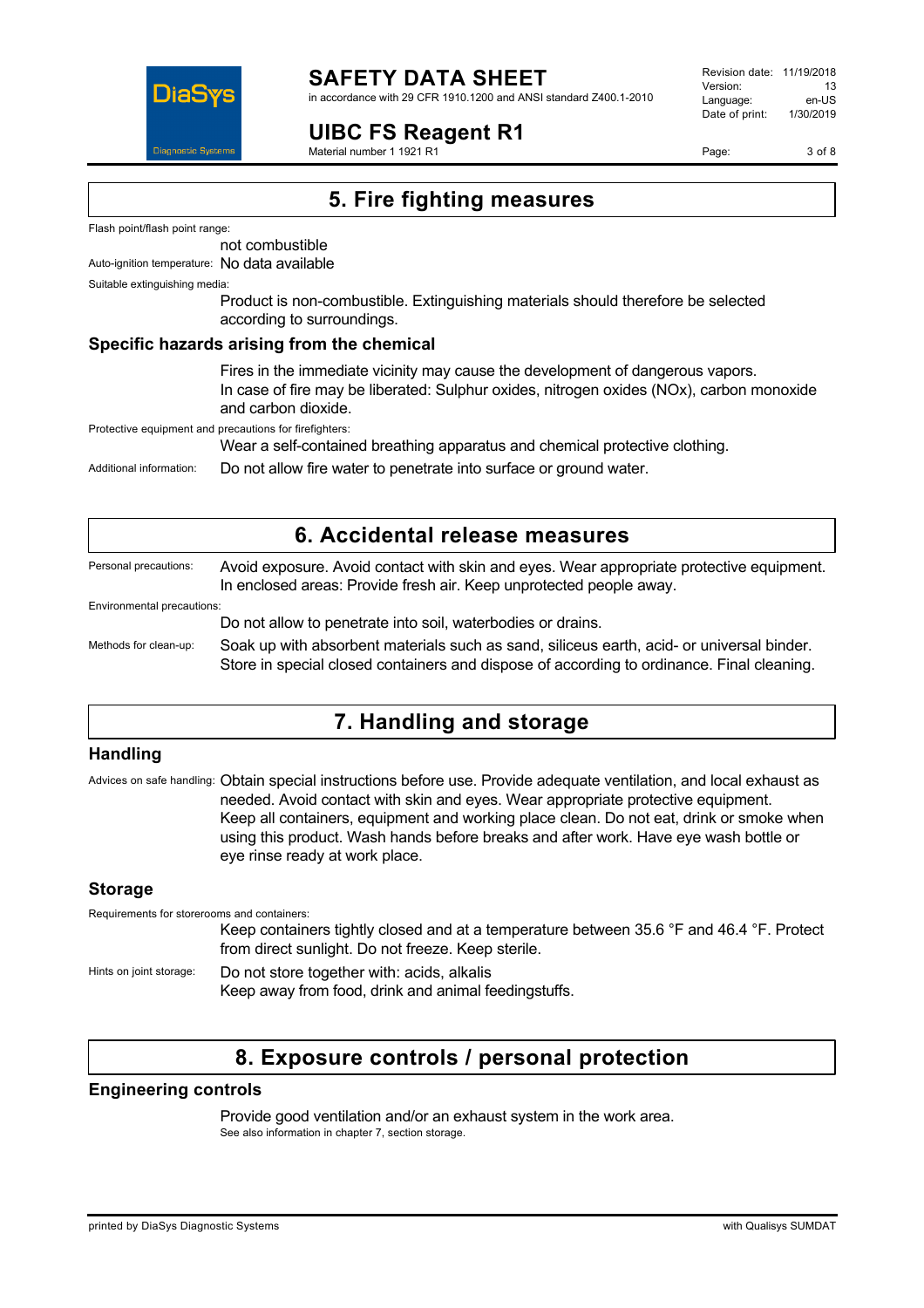# **SAFETY DATA SHEET**

in accordance with 29 CFR 1910.1200 and ANSI standard Z400.1-2010

## **UIBC FS Reagent R1**

Material number 1 1921 R1

Page: 4 of 8



#### **Personal protection equipment (PPE)**

| Eye/face protection             | Tightly sealed goggles according to OSHA Standard - 29 CFR: 1910.133 or ANSI<br>Z87.1-2010.                                                                                                                                                                |
|---------------------------------|------------------------------------------------------------------------------------------------------------------------------------------------------------------------------------------------------------------------------------------------------------|
| Skin protection                 | Wear suitable protective clothing.                                                                                                                                                                                                                         |
|                                 | Protective gloves according to OSHA Standard - 29 CFR: 1910.138.<br>Glove material: Nitrile rubber - Layer thickness 0.11 mm.<br>Breakthrough time: >480 min.<br>Observe glove manufacturer's instructions concerning penetrability and breakthrough time. |
| Respiratory protection:         | Provide adequate ventilation.                                                                                                                                                                                                                              |
| General hygiene considerations: | Obtain special instructions before use. Avoid contact with skin and eyes. Do not eat,<br>drink or smoke when using this product.<br>Wash hands before breaks and after work. Have eye wash bottle or eye rinse ready at<br>work place.                     |

# **9. Physical and chemical properties**

### **Information on basic physical and chemical properties**

| Appearance:                              | Physical state at 68 °F and 101.3 kPa: liquid<br>Color: colorless up to weak yellowish<br>clear up to opalescent |
|------------------------------------------|------------------------------------------------------------------------------------------------------------------|
| Odor:                                    | characteristic                                                                                                   |
| Odor threshold:                          | No data available                                                                                                |
| pH value:                                | at 77 °F: 8.7                                                                                                    |
| Melting point/freezing point:            | No data available                                                                                                |
| Initial boiling point and boiling range: | No data available                                                                                                |
| Flash point/flash point range:           | not combustible                                                                                                  |
| Evaporation rate:                        | No data available                                                                                                |
| Flammability:                            | No data available                                                                                                |
| Explosion limits:                        | No data available.                                                                                               |
| Vapor pressure:                          | No data available                                                                                                |
| Vapor density:                           | No data available                                                                                                |
| Density:                                 | at 68 °F: 1.037 g/mL                                                                                             |
| Water solubility:                        | completely miscible                                                                                              |
| Partition coefficient: n-octanol/water:  | No data available                                                                                                |
| Auto-ignition temperature:               | No data available                                                                                                |
| Thermal decomposition:                   | No data available.                                                                                               |
| Additional information:                  | No data available                                                                                                |

# **10. Stability and reactivity**

Reactivity: No data available

Chemical stability: Stable under recommended storage conditions.

Possibility of hazardous reactions

No hazardous reactions known.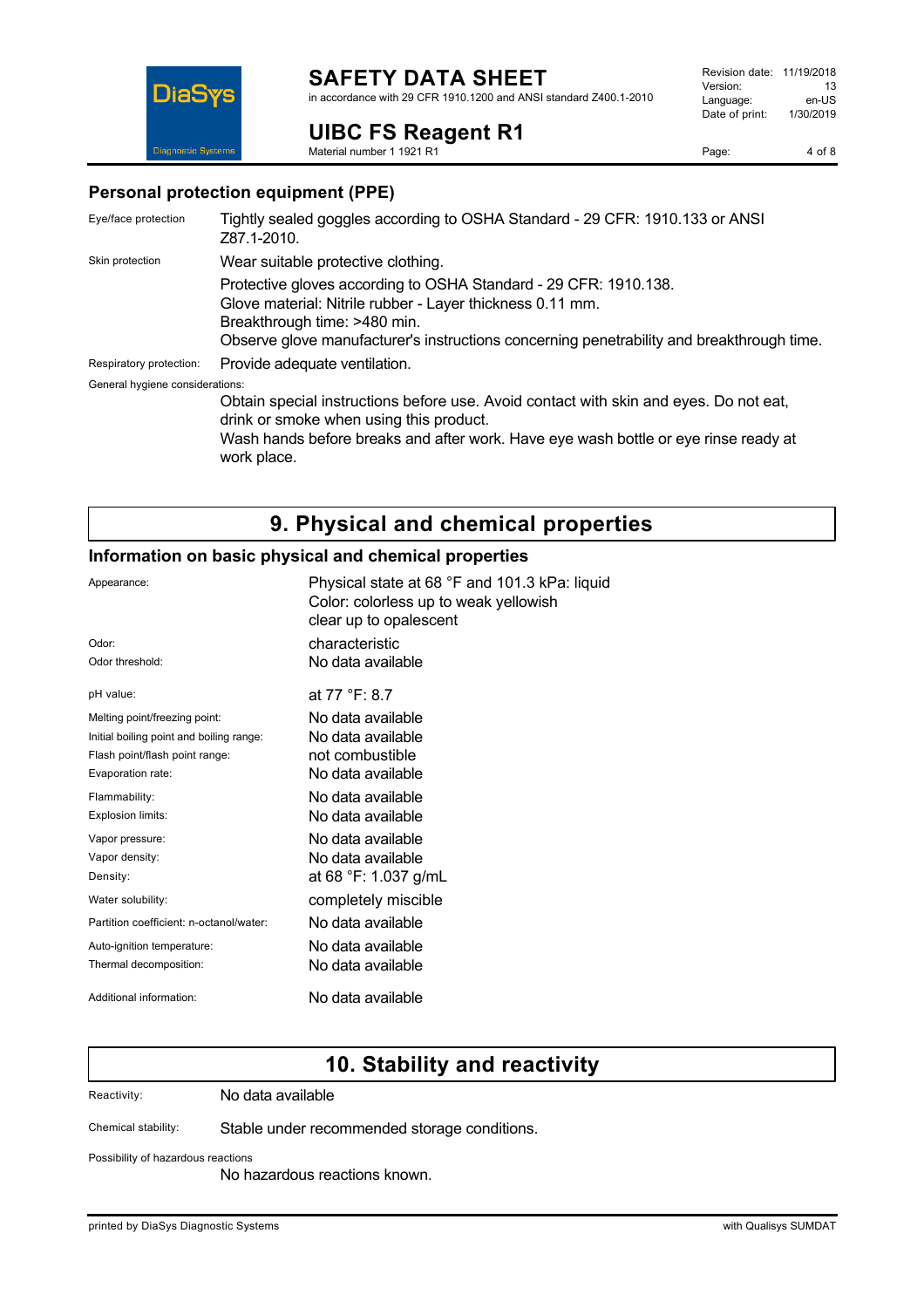

**SAFETY DATA SHEET** in accordance with 29 CFR 1910.1200 and ANSI standard Z400.1-2010

# **UIBC FS Reagent R1**

Material number 1 1921 R1

Page: 5 of 8

| Conditions to avoid:              | Protect against heat /sun rays.                                                                |
|-----------------------------------|------------------------------------------------------------------------------------------------|
| Incompatible materials:           | Acids, alkalis                                                                                 |
| Hazardous decomposition products: | No hazardous decomposition products when regulations for storage and handling are<br>observed. |
| Thermal decomposition:            | No data available                                                                              |

# **11. Toxicological information**

### **Toxicological tests**

| Toxicological effects: | The statements are derived from the properties of the single components. No toxicological<br>data is available for the product as such.                                                                                                                                                                                |
|------------------------|------------------------------------------------------------------------------------------------------------------------------------------------------------------------------------------------------------------------------------------------------------------------------------------------------------------------|
|                        | Acute toxicity (oral): Lack of data.                                                                                                                                                                                                                                                                                   |
|                        | Acute toxicity (dermal): Lack of data.                                                                                                                                                                                                                                                                                 |
|                        | Acute toxicity (inhalative): Lack of data.                                                                                                                                                                                                                                                                             |
|                        | Skin corrosion/irritation: Lack of data.                                                                                                                                                                                                                                                                               |
|                        | Serious eye damage/irritation: Eye Damage - Category 1 = Causes serious eye damage.                                                                                                                                                                                                                                    |
|                        | Sensitisation to the respiratory tract: Lack of data.                                                                                                                                                                                                                                                                  |
|                        | Skin sensitisation: Lack of data.                                                                                                                                                                                                                                                                                      |
|                        | Germ cell mutagenicity/Genotoxicity: Lack of data.                                                                                                                                                                                                                                                                     |
|                        | Carcinogenicity: Carcinogenicity - Category 2 = Suspected of causing cancer.                                                                                                                                                                                                                                           |
|                        | Reproductive toxicity: Reproductive toxicant -<br>Category 2 = Suspected of damaging the unborn child.                                                                                                                                                                                                                 |
|                        | Effects on or via lactation: Lack of data.                                                                                                                                                                                                                                                                             |
|                        | Specific target organ toxicity (single exposure): Lack of data.                                                                                                                                                                                                                                                        |
|                        | Specific target organ toxicity (repeated exposure): Lack of data.                                                                                                                                                                                                                                                      |
|                        | Aspiration hazard: Lack of data.                                                                                                                                                                                                                                                                                       |
| Other information:     | Contains Sodium azide (0.95 g/L):<br>After resorption of toxic quantities: headache, dizziness, nausea, cough, vomiting,<br>spasms, breathing paralysis, CNS disorders, low blood pressure, cardiovascular failure,<br>unconsciousness, collapse. Chronic toxicity carcinogenic effect:<br>Information about Thiourea: |
|                        | IARC Rating: Group 3<br>OSHA Carcinogen: not listed<br>NTP Rating: listed                                                                                                                                                                                                                                              |

# **12. Ecological information**

### **Ecotoxicity**

Aquatic toxicity: Information about Thiourea: Toxic to aquatic life with long lasting effects.

### **Mobility in soil**

No data available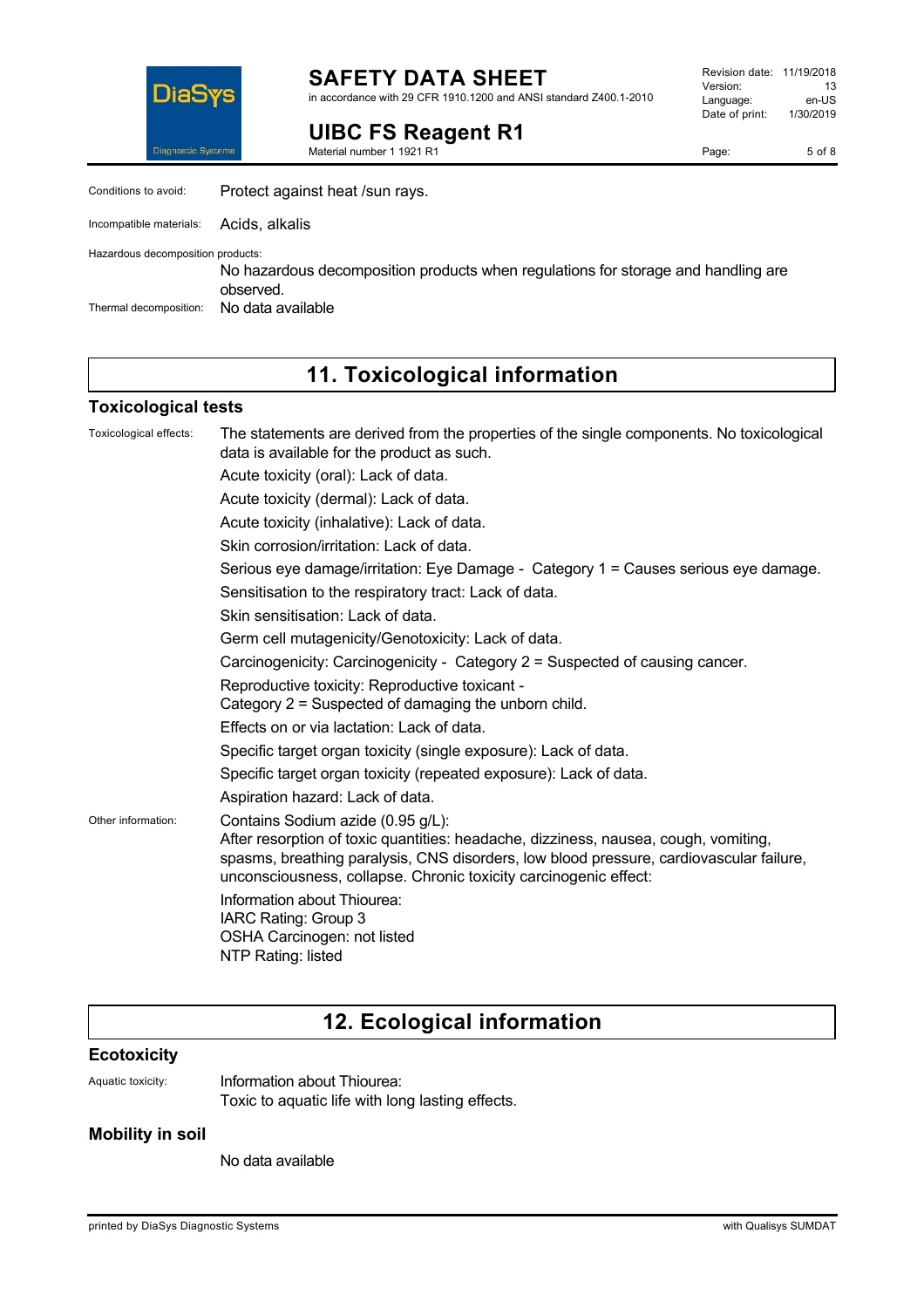

# **UIBC FS Reagent R1**

Material number 1 1921 R1

Page: 6 of 8

### **Persistence and degradability**

Further details: No data available

### **Additional ecological information**

General information: Do not allow to enter into ground-water, surface water or drains.

## **13. Disposal considerations**

#### **Product**

Recommendation: Special waste. Dispose of waste according to applicable legislation.

### **Contaminated packaging**

Recommendation: Dispose of waste according to applicable legislation. Non-contaminated packages may be recycled.

#### **Additional information**

Discharge into the environment must be avoided.

# **14. Transport information**

### **USA: Department of Transportation (DOT)**

Proper shipping name: Not restricted

| Sea transport (IMDG)  |                |
|-----------------------|----------------|
| Proper shipping name: | Not restricted |
| Marine pollutant:     | no             |
|                       |                |

## **Air transport (IATA)**

Proper shipping name: Not restricted

#### **Further information**

No dangerous good in sense of these transport regulations.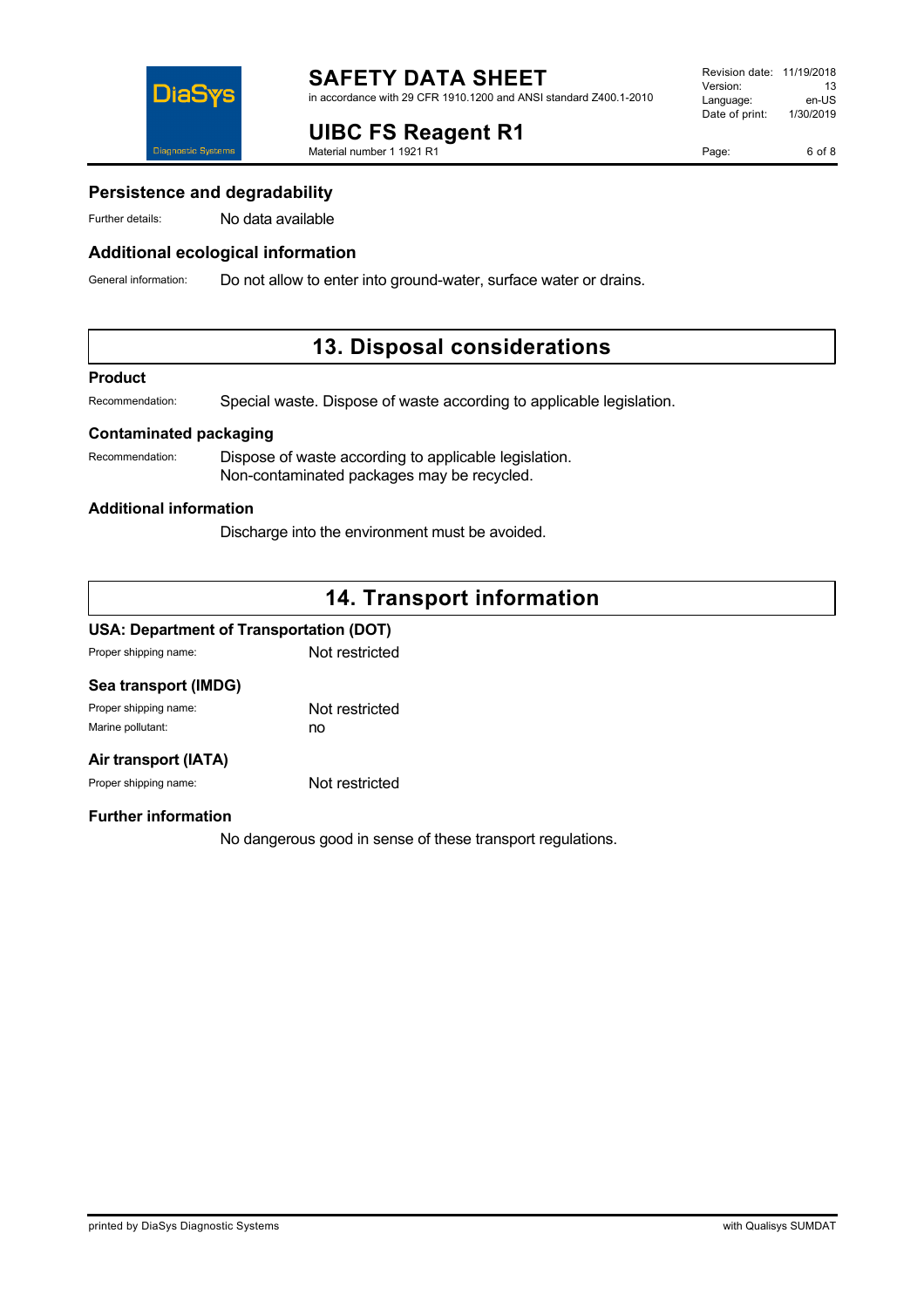

## **SAFETY DATA SHEET**

in accordance with 29 CFR 1910.1200 and ANSI standard Z400.1-2010

**UIBC FS Reagent R1**

Material number 1 1921 R1

Revision date: 11/19/2018 Version: 13<br>Language: en-LIS Language: en-US<br>Date of print: 1/30/2019  $Date$  of print:

Page: 7 of 8

**15. Regulatory information**

Threshold Standard

#### **National regulations - U.S. Federal Regulations**

| Dodecan-1-ol, ethoxylated: |  |
|----------------------------|--|
|----------------------------|--|

Alcohols, C9-11-iso-, C10-rich, ethoxylated:

TSCA Inventory: listed; EPA flags XU TSCA HPVC: not listed TSCA Inventory: listed; UVCB; EPA flags XU TSCA HPVC: not listed Thiourea: Thiourea: TSCA Inventory: listed TSCA HPVC: not listed Carcinogen Status: IARC Rating: Group 3 OSHA Carcinogen: not listed NTP Rating: listed Other Environmental Laws: CERCLA: RQ 10 lbs. RCRA Hazardous Wastes: Code U219 SARA Title III Section 313, Toxic Release: Conc. 0.1% /

### **National regulations - U.S. State Regulations**

Thiourea: California Proposition 65 code: C Delaware Air Quality Management List: DRQ: 10 - RQ State: Federal Regulations Apply Idaho Air Pollutant List: Title 585: - Title 586: AAAC: 1.8E-03 - EL: 1.2E-05 - OEF: 5.5E-04 Massachusetts Haz. Substance codes: 1,3,7 \*E\*C\* F8 F9 Minnesota Haz. Substance: Codes: RT - Ratings: - Status: Carcinogen. Title III. TRI. New Jersey RTK Hazardous Substance: DOT: 2877 - Sub No.: 1853 - TPQ: - New York List of Hazardous Substances: RQ-Air: 10 - RQ-Land: 10 - Note: No Note Associated with this chemical. Pennsylvania Haz. Substance code: ES California Proposition 65: cancer

#### **National regulations - Great Britain**

Hazchem-Code:

|                        | <b>16. Other information</b>                                                                                                                                    |                               |              |
|------------------------|-----------------------------------------------------------------------------------------------------------------------------------------------------------------|-------------------------------|--------------|
| Text for labeling:     | Contains 1 - 5 % Dodecan-1-ol, ethoxylated, 1 - 5 % Alcohols, C9-11-iso-, C10-rich,<br>ethoxylated, 0.1 - 1 % Thiourea. Safety data sheet available on request. |                               |              |
| Hazard rating systems: | <b>NFPA Hazard Rating:</b>                                                                                                                                      |                               |              |
|                        | Health: 2 (Moderate)                                                                                                                                            |                               |              |
|                        | Fire: 0 (Minimal)                                                                                                                                               |                               |              |
| 0                      | Reactivity: 0 (Minimal)                                                                                                                                         |                               |              |
|                        | HMIS Version III Rating:                                                                                                                                        | <b>HEALTH</b><br>$\mathbf{r}$ |              |
|                        | Health: 2 (Moderate) - Chronic effects                                                                                                                          | <b>FLAMMABILITY</b>           | 0            |
|                        | Flammability: 0 (Minimal)                                                                                                                                       | <b>PHYSICAL HAZARD</b>        | $\mathbf{0}$ |
|                        | Physical Hazard: 0 (Minimal)                                                                                                                                    |                               |              |
|                        | Personal Protection: $X =$ Consult your supervisor                                                                                                              |                               |              |